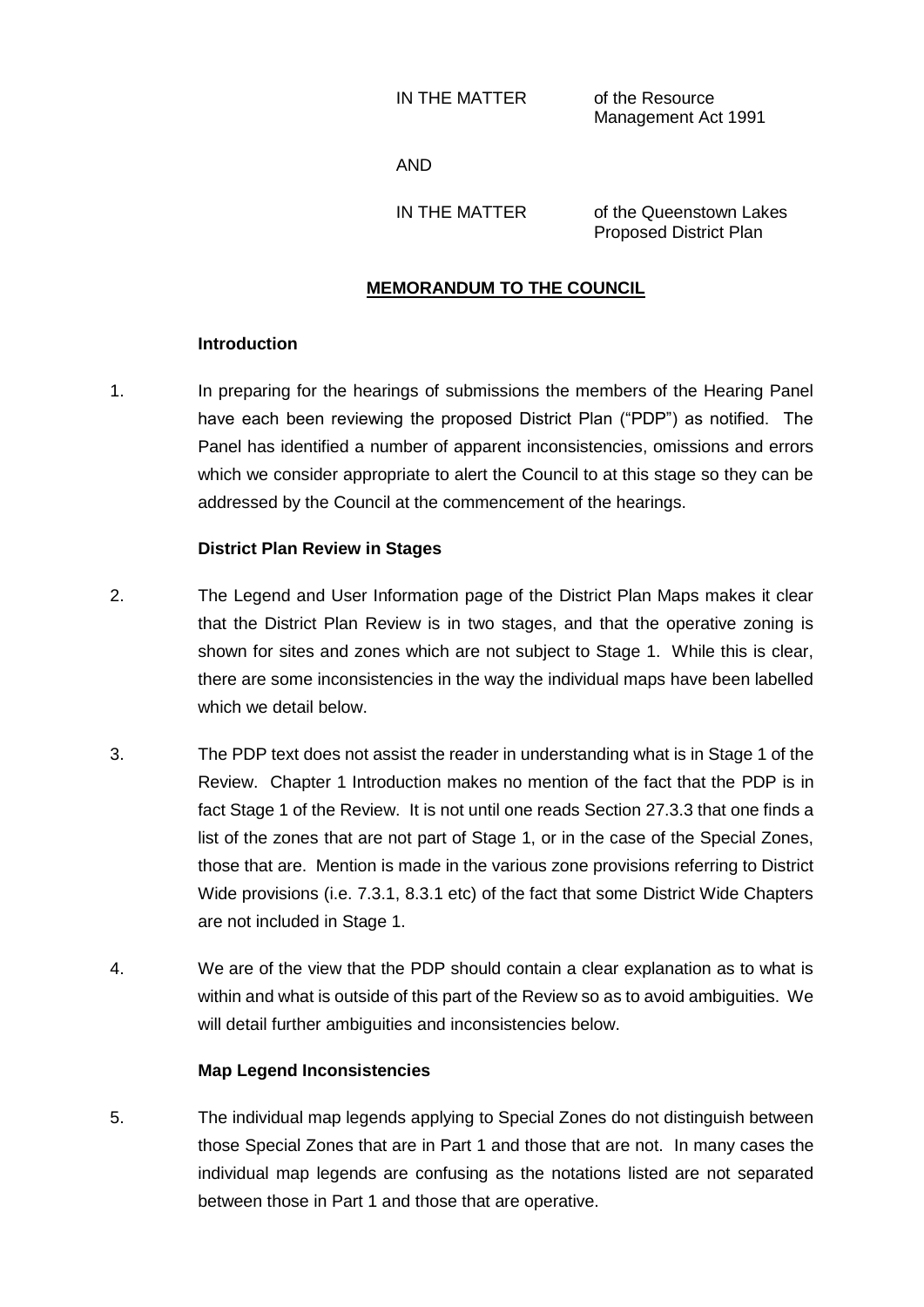- 6. Map 11 appears to apply a Commercial Precinct within Stage 1 over Township Zone which is excluded. This appears to be inconsistent.
- 7. On Map 13 the identification of the Resort Jacks Point Special Zone also has the notation "PC 44". It is unclear whether this area is within Stage 1 or not.
- 8. Map 18 lists the Open Space Zone as if it were included in Part 1.
- 9. The body of Map 19 appears to show a Building Restriction Area but there is no notation for that in the map legend on that page. In the same map legend the Open Space Zone is not notated as operative.
- 10. Map 20 lists the Open Space Zone as if it were included in Part 1.
- 11. On Maps 21 and 23 there is a notation "Potential Open Space (Stage 2 DP Review)". We are unsure of the status of this notation. We note it is also shown on the Legend and User Information page under "Everything Else" and on Map 23.
- 12. Map 24b lists the Open Space Zone as if it were included in Part 1.
- 13. Map 25b appears to apply a Commercial Precinct within Stage 1 over Township Zone which is excluded. This appears to be inconsistent.
- 14. Map 26 lists the Town Centres Zone as operative rather than in Stage 1. On Maps 27 and 28 which are enlargements of the relevant area, the Town Centres Zone is shown as part of Stage 1.
- 15. Map 31a lists the Industrial A Zone as if it were in Stage 1.
- 16. We also note that the Visitor Accommodation Subzone has been applied throughout the maps with the same notation on proposed zones and operative zones. It is unclear what this notation relates to in the PDP.
- 17. We also note that the listing of the legend on the right hand side of the individual maps is potentially confusing as it appears to indiscriminately list zones and other notations whether they are within Stage 1 or not. A clear separation in the legend between those notations in Stage 1 and those merely shown for information purposes would have been more helpful.

## **Chapter 2 - Definitions**

18. This contains a number of definitions that only apply to zones that are not within Part 1 of the Review. This appears to be inconsistent with the statement that those zones are not part of this stage. We are also unsure of the relevance of showing